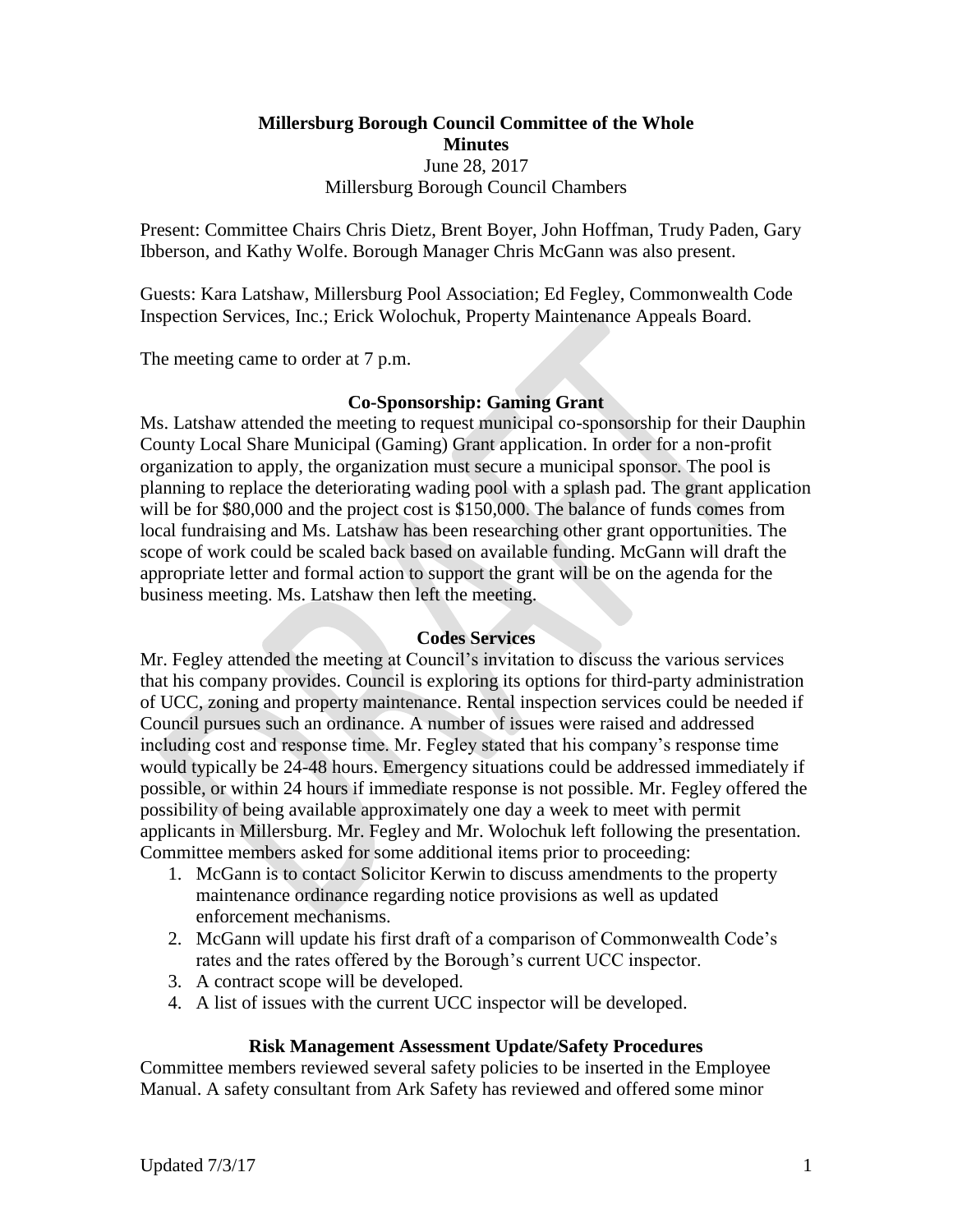adjustments to the draft policies as presented. These changes will be made and a final version will be prepared for action at the business meeting.

#### **Island Work Proposal**

Following the damage to the Daniel Miller Fountain in November, 2015 there have been discussions about ways to protect the Fountain from further damage. A proposal for bollards was previously rejected as being unsafe for drivers. The Historical Society of Millersburg and Upper Paxton Township contacted HE Black and Associates to design an alternate proposal. The HE Black proposal includes making the island shorter and installing a rumble area at the north and south ends. The proposal also calls for 18 inch curbs around the island. These proposals came from HE Black's discussions with PennDOT. Ultimately, Committee members decided not to pursue this design. They felt that the design would not be a good fit in relation to the rest of the park and the Borough does not have the money for it anyway. McGann was directed to compose a formal letter advising both HE Black and the Historical Society of the Committee's decision.

# **MYO Park Work**

Chairman Boyer reported that he has been in touch with the consultant about revising the scope of work. McGann stated that DCNR will need to approve any changes to the scope of work. Chairman Dietz also noted that a grant from the Rotary Club to pay for trees must be used by next June.

## **Master Parks Plan**

Our consultant on this project would like to start work in August and proposed dates of Aug. 15 or 17 for the initial meeting. It was decided to schedule the initial meeting for Aug. 17.

# **Riverfront Clean Up**

Chairman Boyer reported that the debris along the river bank was cleaned up this morning. McGann was also directed to have the public works crew clean up the tow path in advance of the Ned Smith Festival as a tree identification walk along the path is scheduled for the festival.

## **Upper Paxton Township Letter**

McGann presented a draft version of a letter to the township. This is in response to a letter that the Township sent to the Borough. It regards unleashed dogs on the Rail-Trail. McGann was directed to have Solicitor Kerwin review the letter before sending it out.

## **Groundhogs**

Chairwoman Wolfe reported that a resident of the 100 block of Pine Street recently made a complaint concerning groundhogs. The groundhogs live on Borough-owned property along Keystone Street and they are threatening his vegetable garden. Chairwoman Wolfe has been working on her own time to trap and remove the animals using a live trap that is owned by the Borough. So far three groundhogs and an opossum have been captured and removed.